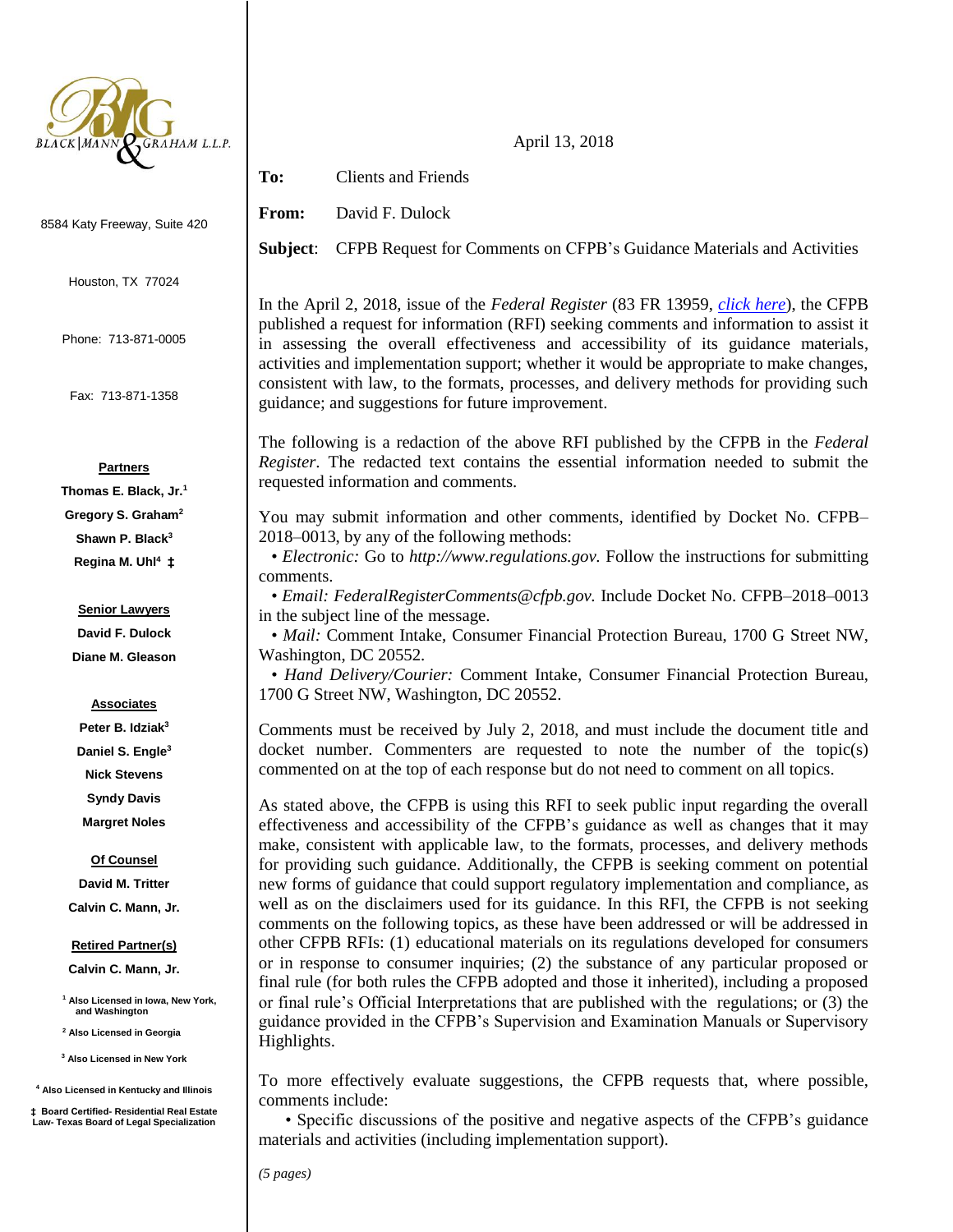RFI on CFPB's Guidance Materials and Activities April 13, 2018 Page 2 of 5

• Specific suggestions regarding any potential updates or modifications to the CFPB's approach to providing guidance (including implementation support), and including, in as much detail as possible, supporting data or other information on impacts and costs, or information concerning alignment with the processes of other agencies.

• Specific identification of any aspects of the CFPB's approach to guidance (including implementation support) provided by the CFPB that should not be modified, and including, in as much detail as possible, supporting data or other information on impacts and costs, or information concerning alignment with the processes of other agencies.

The following sections contain a non-exhaustive list to assist those making comments, which is not intended to restrict what may be addressed as commenters may comment on matters that are related to the CFPB's guidance but that do not appear in the list. In their comments, the CFPB requests that commenters identify with specificity the CFPB guidance material or activity, format, process, or delivery platform at issue, providing specific examples where appropriate. Commenters also may comment on some or all of the questions below, but are requested to indicate on which area they are commenting.

## *Regulatory Inquiries Function*

The CFPB's Regulatory Inquiries Function assists individual inquirers who have specific questions about the CFPB's statutes and regulations. The informal assistance provided through this function is limited and individualized and does not constitute an official interpretation by the CFPB. Generally, under the Regulatory Inquiries Function, individual inquiries are submitted to the CFPB through phone conversations with CFPB staff or by an email or a form accessed on the CFPB's website.

The CFPB is seeking feedback on all aspects of its Regulatory Inquiries Function, including the following areas of interest:

1. The preferred vehicle(s) for submitting inquiries (i.e., phone message, email, web form, or other specific vehicle).

2. Preferences regarding the responses to regulatory inquiries; the format and delivery method for the responses provided (*i.e.*, oral response, email, or other format or delivery method); and the desired timing of the responses provided.

3. The relative value of responses to regulatory inquiries. In particular, the CFPB is interested in the tradeoffs between providing quick guidance orally to individuals through the Regulatory Inquiries Function and providing written guidance, which is generic and takes more time, but generally is more broadly accessible.

4. Whether the CFPB should, as a matter of practice, publish written responses to regulatory inquiries and, if so, consistent with law, the appropriate vehicle or platform for such publications, the desired frequency for publishing such responses, and the appropriate disclaimers to accompany such publications.

5. Additional ways that the CFPB can improve the Regulatory Inquiries Function, including improvements to the process for submitting inquiries, the process for receiving responses, the substance of responses, or the timing of responses.

### *Regulatory Implementation and Compliance Aids*

The CFPB creates and releases on its website several categories of regulatory implementation and compliance aids, including: (1) compliance guides; (2) rule summaries and other quick reference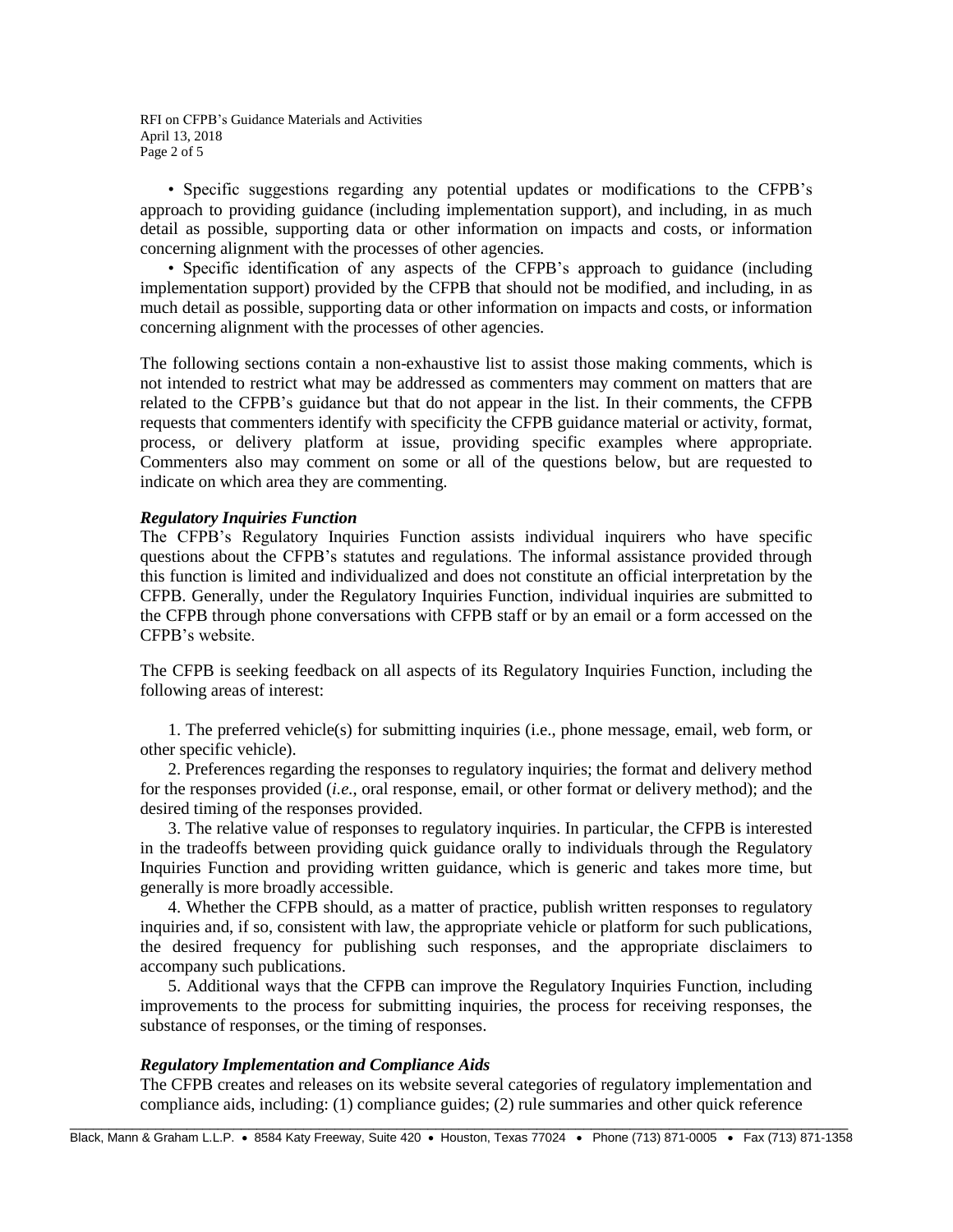RFI on CFPB's Guidance Materials and Activities April 13, 2018 Page 3 of 5

materials; and (3) webinars. Compliance guides are plain language summaries of a CFPB rule and are not intended to be interpretations of that rule or general statements of policy. Compliance guides include Small Entity Compliance Guides as well as instructional guides for disclosure forms. Quick reference materials are additional plain language summaries of a rule or portions of a rule, but are shorter than compliance guides. These include, but are not limited to, executive summaries, summaries of changes, factsheets, flow charts, decision trees, and summary tables. Webinars are recorded presentations in which the CFPB provides information to facilitate further understanding of a rule, either in a question-and-answer or topic-based explanation format.

The CFPB is seeking feedback on all aspects of its Regulatory Implementation and Compliance Aids, including the following areas of interest:

6. The utility of the CFPB's compliance guides and quick reference materials as well as potential areas for improvement, including:

a. The scope of topics addressed and the format in which they are presented;

b. The ease of navigation to materials on the CFPB's website and to sections within the compliance guides or quick reference materials;

c. The effectiveness of the CFPB's use of the plain language writing style in the Small Entity Compliance Guides and quick reference materials to help make the rules more easily understandable; and

d. The usefulness of the CFPB providing Small Entity Compliance Guides and quick reference materials when not legally required to do so (particularly for entities that do not meet the Small Business Administration's definition of "small business").

7. The utility of the CFPB's webinars as well as potential areas for improvement, including issues related to the website utilized for viewing; the format of the webinar guidance (*i.e.*, question and answer format, explanatory format, or other formats); the supplemental materials (*e.g.*, hyperlinked navigation tools, presentation slides, or other materials); and the ease with which topics of interest may be located within webinar materials.

8. For the identified types of regulatory implementation and compliance aids in questions six and seven, feedback on the delivery methods (*e.g.*, provision on the CFPB's website and email notifications to the appropriate email listserv), and the delivery method and timing for notifying stakeholders of the availability of new or amended materials.

### *Official Interpretations and Standalone Interpretive Rules*

Many regulations issued under the CFPB's rulemaking authority contain Official Interpretations within the supplement or appendix to the regulatory text in the CFR. The CFPB also has issued standalone interpretive rules without notice and comment when rapid issuance of interpretive clarification will assist industry with regulatory implementation or compliance.

The CFPB is seeking feedback on all aspects of the process by which it issues interpretive rules and Official Interpretations, including the following areas of interest:

9. The efficiency and effectiveness of providing guidance through the CFPB's Official Interpretations.

10. Which types of standalone interpretive rules are most efficient and effective and, if any, with what frequency and through what processes the CFPB should amend the Official Interpretations to incorporate standalone interpretive guidance into the CFR.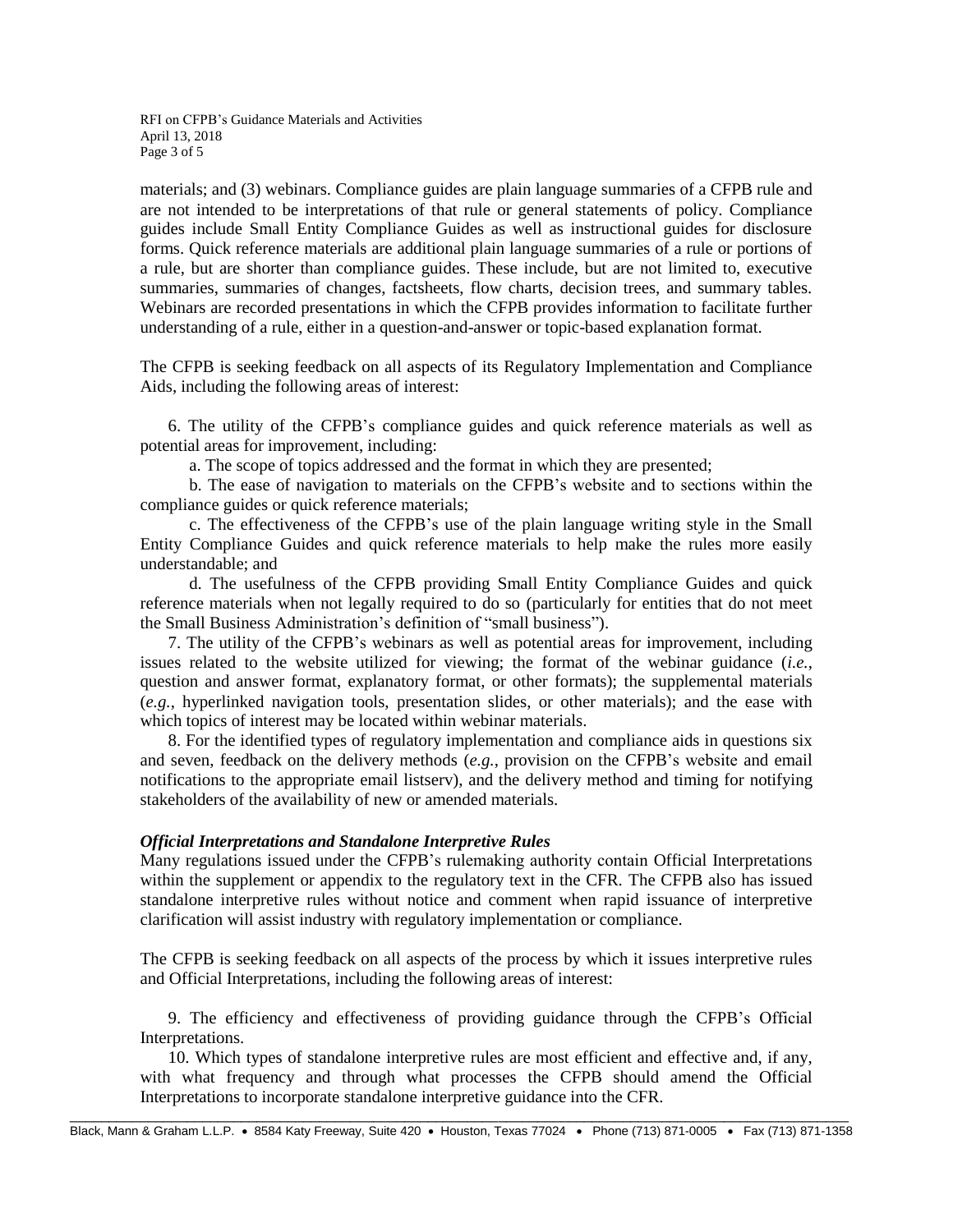RFI on CFPB's Guidance Materials and Activities April 13, 2018 Page 4 of 5

11. Whether there are circumstances in which the CFPB should use the notice-and-comment process (even though not legally required) for standalone interpretive rules.

# *SEFL Guidance Materials*

The CFPB's Division of Supervision, Enforcement, and Fair Lending (SEFL) issues a number of documents meant to provide industry and the public with insight into the CFPB's enforcement and supervision priorities, perspectives regarding compliance with Federal consumer financial law, and supervisory expectations. These materials include, for example, compliance bulletins, policy statements, and statements on supervisory practices.

The CFPB is seeking feedback on all aspects of these SEFL guidance materials, including but not limited to:

12. The timing, frequency, scope, and delivery method of SEFL guidance materials.

13. The benefits or drawbacks associated with the CFPB's use of each particular type of SEFL guidance vehicle.

14. Other feedback or suggestions related to SEFL guidance materials.

# *Recommendations for New Forms of Written Guidance*

The CFPB has begun to explore other methods for delivering direct, easy-to-understand written guidance that can be delivered on a public platform on a shorter timeline than might be required for interpretive rules (*e.g.*, Frequently Asked Questions (FAQs) and advisory opinions). Historically, FAQs have been non-rule guidance that are written responses to questions received from regulated entities and others that do not constitute an interpretive rule, consistent with the kinds of information that the CFPB has provided orally or by email through the Regulatory Inquiries Function. Advisory opinions typically are a written response to a specific inquiry regarding the conformance of a specific transaction or activity with a particular statute or regulation subject to the CPB's jurisdiction. In the most formal cases, advisory opinions are interpretive rules—written opinions providing interpretations of a statute or regulation, often applying that interpretation to a particular situation. In other cases, advisory opinions are policy or non-rule guidance.

The Bureau is seeking feedback on potential new methods or channels for providing guidance, including but not limited to:

15. The utility of FAQs. Specifically, comment is sought on the types of questions that are appropriately dealt with through FAQs rather than another instrument, and the mechanisms that the CFPB should use to identify and prioritize issues and topics that should be addressed using FAQs.

16. The potential utility of establishing an advisory opinion program that would provide interpretations, in addition to or instead of an FAQ program, including the particular scope and benefits of advisory opinions that would be distinct from generalized FAQs and the types of questions or issues that could or could not be appropriately dealt with by advisory opinions.

17. The potential benefits and costs of memorializing over time any interpretations reflected in advisory opinions or other standalone guidance documents in the Official Interpretations to the underlying regulations, after notice and comment.

\_\_\_\_\_\_\_\_\_\_\_\_\_\_\_\_\_\_\_\_\_\_\_\_\_\_\_\_\_\_\_\_\_\_\_\_\_\_\_\_\_\_\_\_\_\_\_\_\_\_\_\_\_\_\_\_\_\_\_\_\_\_\_\_\_\_\_\_\_\_\_\_\_\_\_\_\_\_\_\_\_\_\_\_\_\_\_\_\_\_\_\_\_\_\_\_\_\_\_\_ Black, Mann & Graham L.L.P. • 8584 Katy Freeway, Suite 420 • Houston, Texas 77024 • Phone (713) 871-0005 • Fax (713) 871-1358